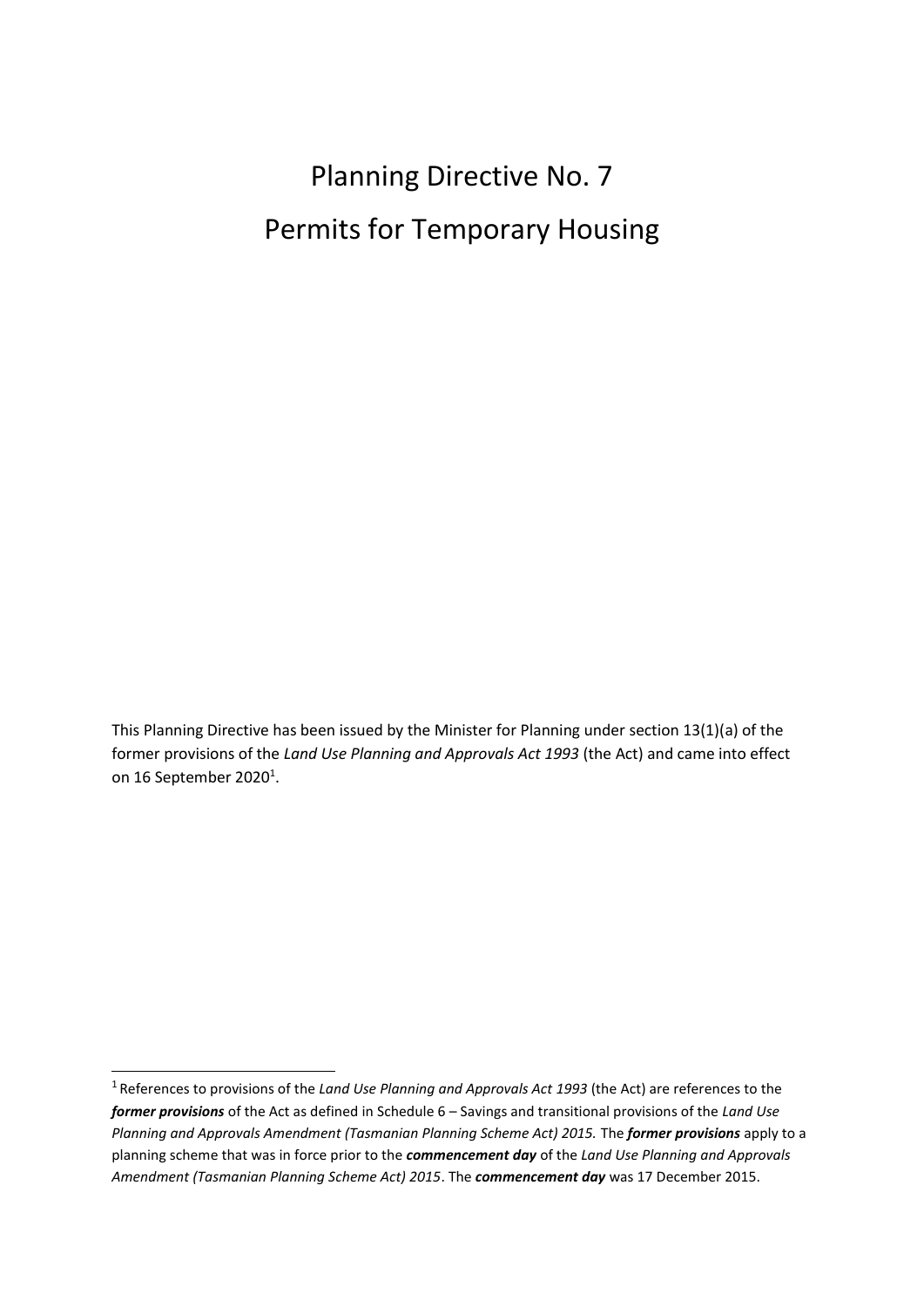## **1.0 Citation**

This planning directive may be cited as Planning Directive No. 7 – Permits for Temporary Housing.

## **2.0 Application**

- **2.1** This planning directive applies to the following planning schemes:
	- (a) interim planning schemes that have been declared or made under the *Land Use Planning and Approvals Act 1993* (the Act); and
	- (b) the *Sullivans Cove Planning Scheme 1997*.

## **3.0 Interpretation**

- **3.1** In this planning directive, unless the contrary intention appears:
	- (a) the definitions under clause 4.0 of the applicable interim planning schemes or Part G of the Sullivans Cove Planning Scheme apply; and
	- (b) the following definitions apply:

**"accredited person**" means as defined in the Act

#### **"bushfire-prone area"** means:

- (a) land that is within the boundary of a bushfire-prone area shown on an overlay on a planning scheme map; or
- (b) where there is no overlay on a planning scheme map, land that is within 100m of an area of bushfire-prone vegetation equal or greater than1ha.

**"bushfire-prone vegetation"** means contiguous vegetation including grasses and shrubs but not including maintained lawns, parks and gardens, nature strips, plant nurseries, golf courses, vineyards, orchards or vegetation on land used for horticultural purposes.

**"bushfire protection measures"** means the measures that might be used to reduce the risk of bushfire attack and the threat to life and property in the event of bushfire.

**"Director of Housing"** means the Director as defined in the *Homes Act 1935*.

**"eligible persons**" means as defined in the *Homes Act 1935.*

**"housing support provider"** means as defined in the *Homes Act 1935*.

**"TFS"** means Tasmanian Fire Service

**"temporary housing"** means residential use or development for a period of not more than 12 months commencing from the date on which an occupancy permit or temporary occupancy permit is issued in accordance with Part 17 of the *Building Act 2016.*

**"tolerable risk"** means the lowest level of likely risk from the relevant hazard: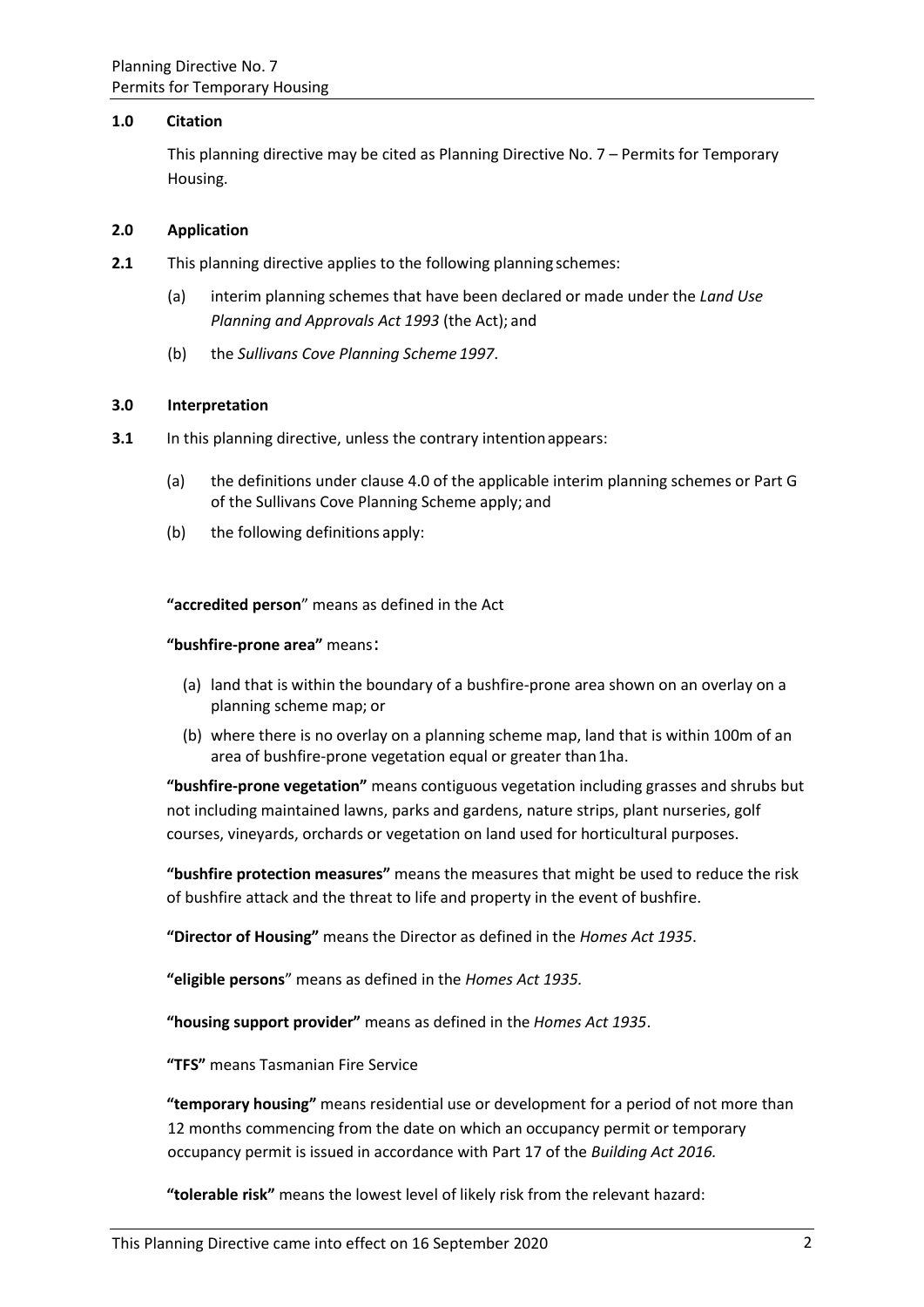- (a) to secure the benefits of a use or development in a relevant hazard area;and
- (b) which can be managed through:
	- (i) routine regulatory measures; or
	- (ii) by specific hazard management measures for the intended life of each use or development.

#### **4.0 Effect of the planning directive**

- **4.1** For all interim planning schemes to which this planning directive applies must have the effect that:
	- (a) Use and development for temporary housing of eligible persons within an existing building is Permitted, and a permit must be granted, if:
		- (i) on land within:
			- a. a General Residential Zone, Inner Residential Zone, Urban Mixed Use Zone, Central Business Zone, General Business Zone, Local Business Zone, Community Purpose Zone, Recreation Zone, or Open Space Zone under an interim planning scheme; or
			- b. the Commercial Zone under the *Hobart Interim Planning Scheme 2015*;
		- (ii) funded or operated by, or on behalf of, the Director of Housing or a housing support provider;
		- (iii) the development is limited to minor building works or structures necessary for the use of the existing building for temporary housing;
		- (iv) a code relating to heritage does not apply, or if the code does apply, the use or development does not involve:
			- a. any external alteration or modification to a building that forms part of a heritage place, unless required for compliance with fire regulation under the *Building Code of Australia* and is not visible from any road or public open space adjoining the site; or
			- b. excavation of land to a depth of more than 0.3m and more than  $20m^2$  in area on a site within a listed place or precinct of archaeological significance;and
		- (v) the following does not apply:
			- a. Bushfire-Prone Areas Code;
			- b. a code relating to flooding, inundation, or landsliphazards;
			- c. a code relating to potentially contaminated land; or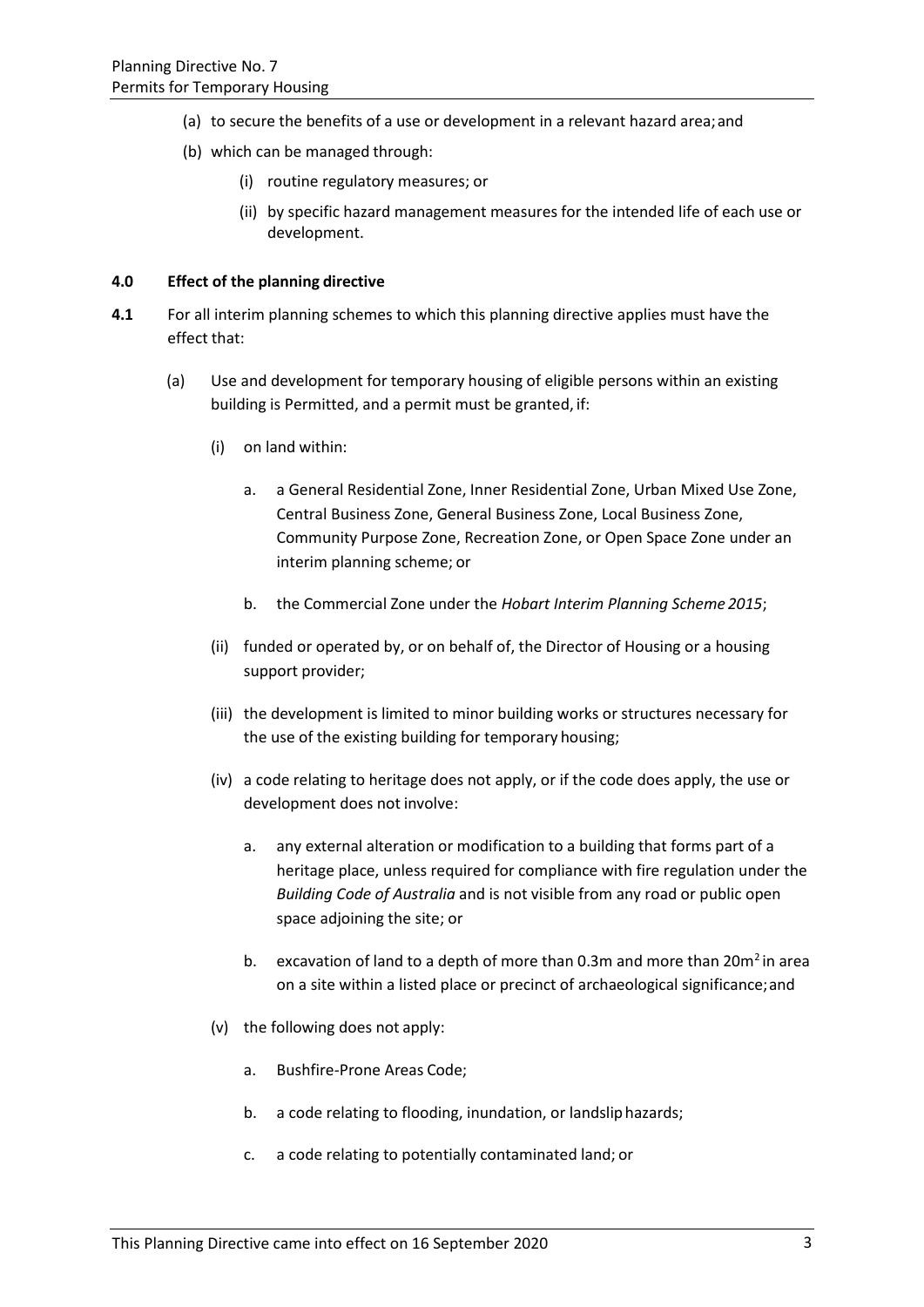- d. a code relating to significant trees.
- (b) Use and development for temporary housing of eligible persons within demountable, relocatable, or other forms of non-permanent buildings is Permitted, and a permit must be granted, if:
	- (i) on land within:
		- a. a General Residential Zone, Inner Residential Zone, Urban Mixed Use Zone, Central Business Zone, General Business Zone, Local Business Zone, Community Purpose Zone, Recreation Zone, or Open Space Zone under an interim planning scheme, or
		- b. the Commercial Zone under the *Hobart Interim Planning Scheme 2015*;
	- (ii) funded or operated by, or on behalf of, the Director of Housing or a housing support provider;
	- (iii) located on the same site, or a site adjoining, an existing residential facility that is funded or operated by, or on behalf of, the Director of Housing or a housing support provider;
	- (iv) the building height is not more than 8m above existing ground level;and
	- (v) the buildings have a setback from an adjoining property of not less than half the wall height of the building if the adjoining property is within a General Residential Zone, Low Density Residential Zone, or Inner Residential Zone, excluding:
		- a. an adjoining property to which subclause 4.1(b)(iii) applies; and
		- b. the portion of the wall that is not more than 3m above existing groundlevel;
	- (vi) a code relating to heritage does not apply, or if the code does apply, the use or development does not involve:
		- a. any external alteration or modification to a building that forms part of a heritage place, unless required for compliance with fire regulation under the *Building Code of Australia* and is not visible from any road or public open space adjoining the site; or
		- b. excavation of land to a depth of more than 0.3m and more than  $20m^2$  in area on a site within a listed area of archaeological significance; and
	- (vii) the following does not apply:
		- a. Bushfire-Prone Areas Code;
		- b. a code relating to flooding, inundation, or landsliphazards;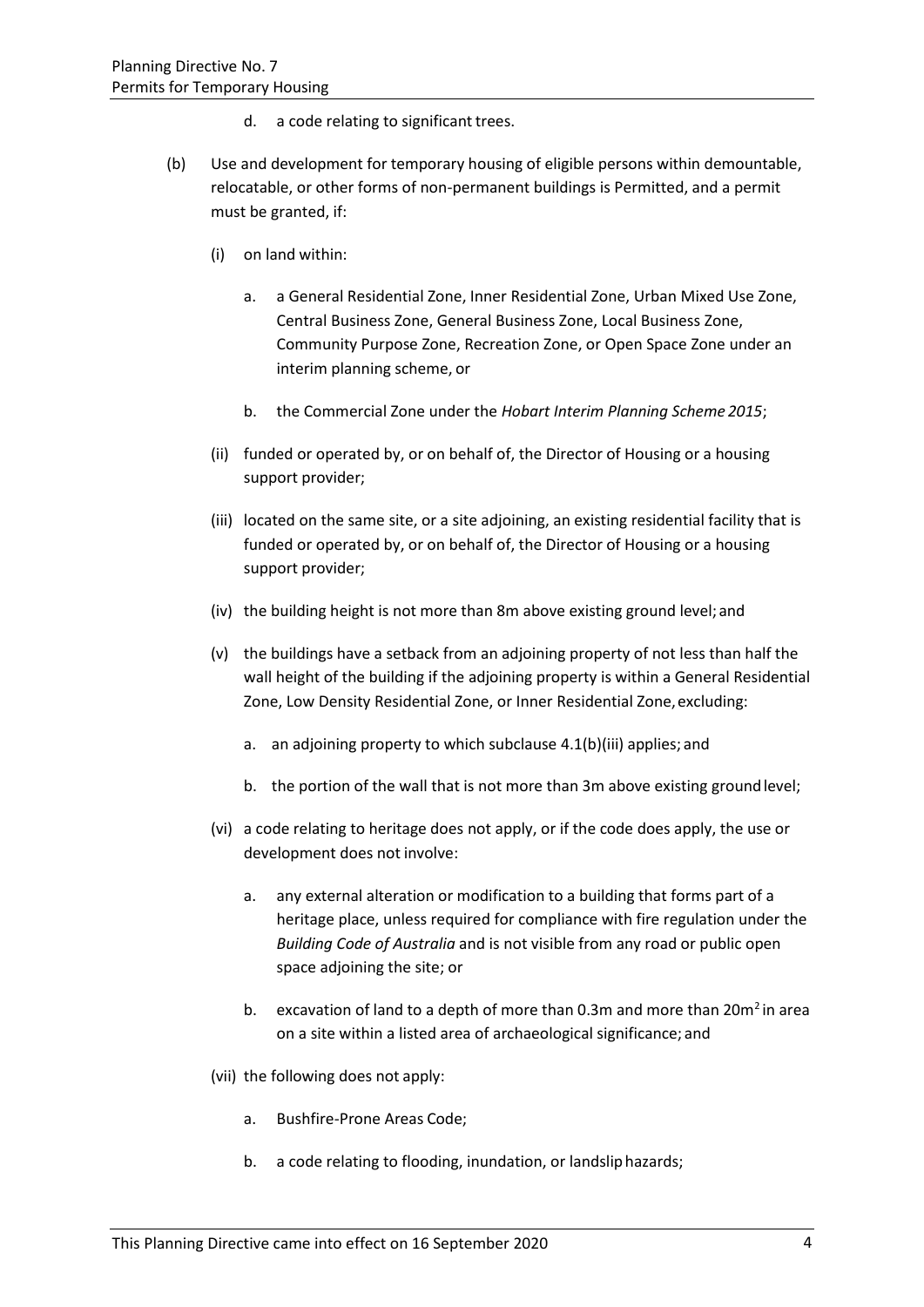- c. a code relating to potentially contaminated land;
- d. a code relating to significant trees;
- e. buildings are located on land within an inner protection area, or registered electricity easement, as defined in an Electricity Transmission Infrastructure Protection Code.
- (c) Unless subclause 4.1(a) or 4.1(b) applies, use or development for temporary housing of eligible persons within an existing building, or in a demountable, relocatable or other non-permanent building, is Discretionary, if funded or operated by, or on behalf of, the Director of Housing or a housing support provider.
- (d) In determining an application under subclause  $4.1(c)$ , a planning authority must have regard to:
	- (i) the proximity of the temporary housing to existing residential facilities and social support services that are funded or operated by, or on behalf of, the Director of Housing or a housing support provider;
	- (ii) the availability of public transport and capacity of road infrastructure and utility services to the site;
	- (iii) the purpose and provisions of the applicable zone and any applicable codes;and
	- (iv) the potential for land use conflict with other use or development on adjoining properties and any measures available to manage or mitigate suchconflict.
- (e) Temporary housing must only be located in a bushfire-prone area, if accompanied by an emergency management strategy, endorsed by th[e TFS](https://iplan.tas.gov.au/pages/plan/book.aspx?exhibit=hobips) o[r accredited person,](https://iplan.tas.gov.au/pages/plan/book.aspx?exhibit=hobips) that provides for mitigation measures to achieve and maintain a level of [tolerable risk](https://iplan.tas.gov.au/pages/plan/book.aspx?exhibit=hobips) that is specifically developed to address the characteristics, nature and scale of the use considering:
	- (i) the nature of the [bushfire-prone vegetation](https://iplan.tas.gov.au/pages/plan/book.aspx?exhibit=hobips) including the type, fuel load, structure and flammability;
	- (ii) the ability of occupants of the temporary housing to:
		- a. protect themselves and defend property from bushfireattack;
		- b. evacuate in an emergency;
		- c. understand and respond to instructions in the event of a bushfire; and
	- (iii) an[y bushfire protection measures](https://iplan.tas.gov.au/pages/plan/book.aspx?exhibit=hobips) available to reduce risk to emergency service personnel.
- **4.2** For the *Sullivans Cove Planning Scheme 1997* to which this planning directive applies must have the effect that: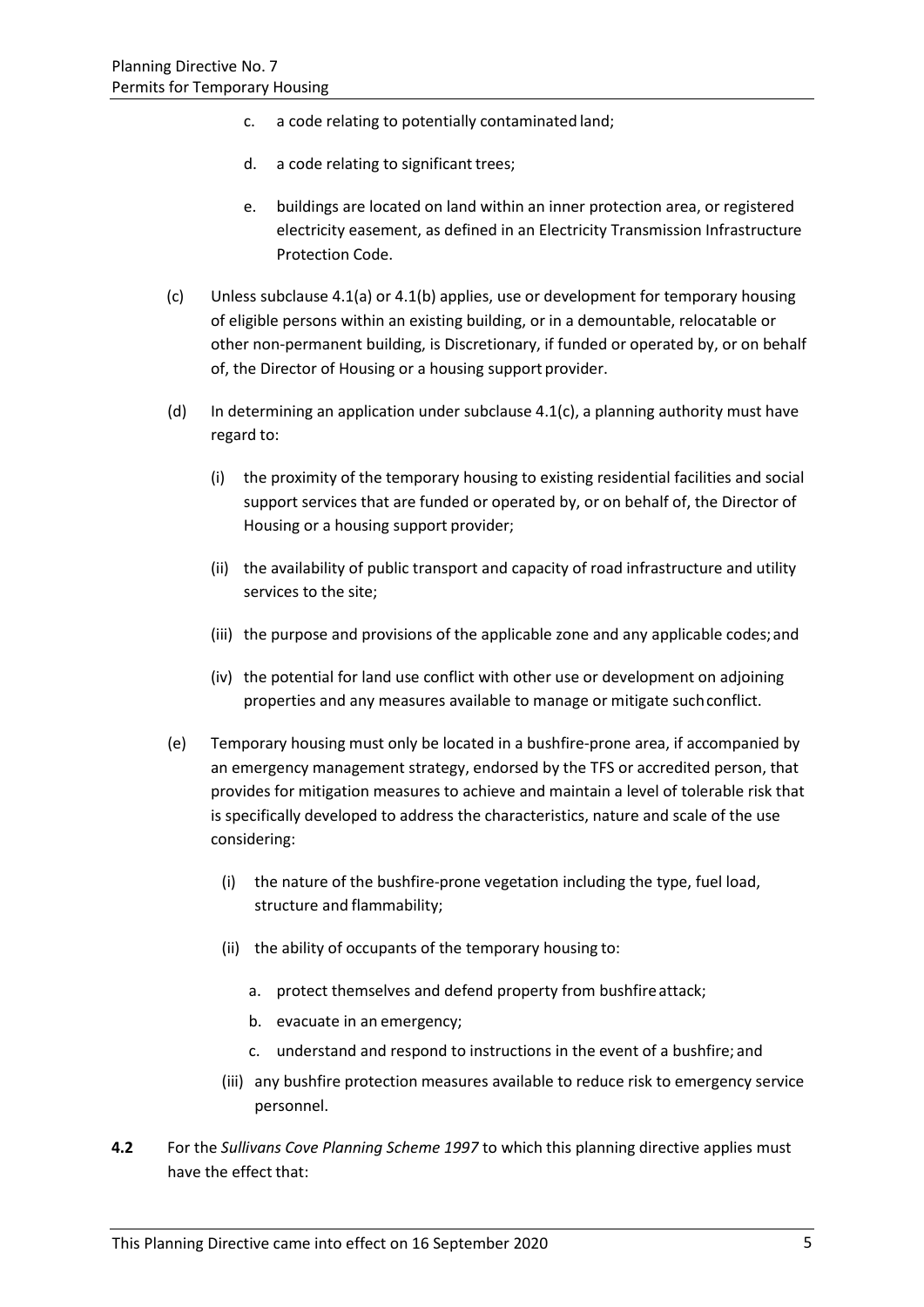- (a) Use and development is Permitted, and a permit must be granted, for temporary housing of eligible persons within an existing building if:
	- (i) on land within Activity Area 1.0 Inner City Residential (Wapping) or ActivityArea 2.0 Sullivans Cove Mixed Use;
	- (ii) funded or operated by, or on behalf of, the Director of Housing or a housing support provider;
	- (iii) the development is limited to minor building works or structures necessary for the use of the existing building for temporary housing;
	- (iv) Schedule 1 Conservation of Cultural Heritage Values does not apply, or if the schedule does apply, the use or development does not involve:
		- a. any external alteration or modification to a building that forms part of a place of cultural significance, unless required for compliance with fire regulation under the *Building Code of Australia* and is not visible from any road or public open space adjoining the site; or
		- b. excavation of land to a depth of more than 0.3m and more than  $20m^2$  in area on a site within a place of archaeological sensitivity; and
	- (v) Schedule 8 Environmental Management does not apply in relation to land contamination, or if the schedule does apply, the use or development is Permitted under that schedule.
- (b) Use and development for the temporary housing of eligible persons within demountable, relocatable, or other non-permanent buildings is Permitted, and a permit must be granted, if:
	- (i) on land within Activity Area 1.0 Inner City Residential (Wapping) or ActivityArea 2.0 Sullivans Cove Mixed Use;
	- (ii) funded or operated by, or on behalf of, the Director of Housing or a housing support provider;
	- (iii) located on the same site, or a site adjoining, an existing residential facility that is funded or operated by, or on behalf of, the Director of Housing or a housing support provider;
	- (iv) building height is not more than 8m above existing groundlevel;
	- (v) Schedule 1 Conservation of Cultural Heritage Values does not apply, or if the schedule does apply, the use or development does notinvolve:
		- a. any external alteration or modification to a building that forms part of a place of cultural significance, unless required for compliance withfire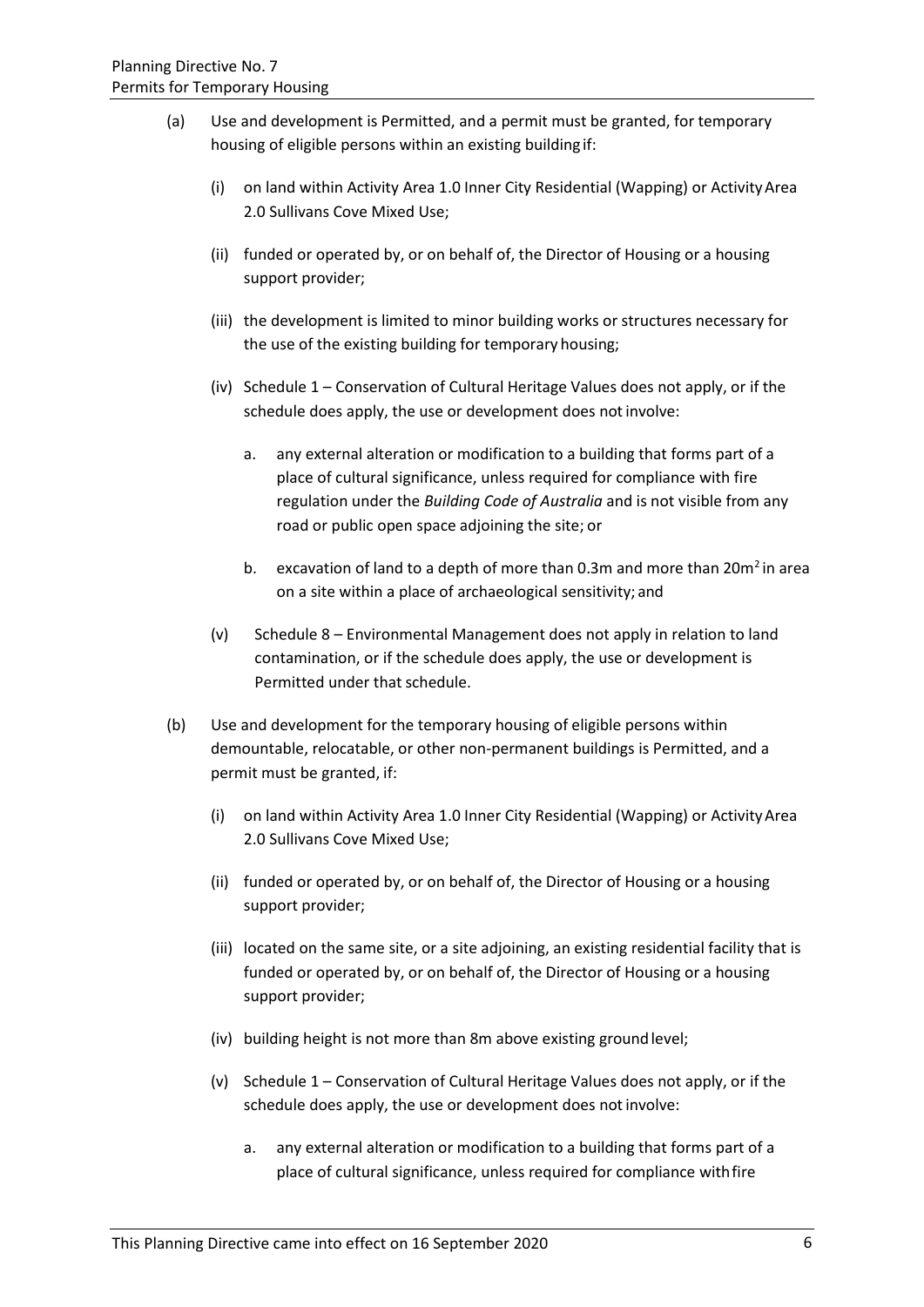regulation under the *Building Code of Australia* and is not visible from any road or public open space adjoining the site; or

- b. excavation of land to a depth of more than 0.3m and more than  $20m^2$  in area on a site within a place of archaeological sensitivity; and
- (vi) Schedule 8 Environmental Management does not apply in relation to land contamination, or if the schedule does apply, the use or development is Permitted under that schedule.
- (c) Unless subclause 4.2(a) or 4.2(b) applies, use or development for temporary housing of eligible persons within an existing building, or in a demountable, relocatable or other non-permanent building, is Discretionary, if funded or operated by, or on behalf of, the Director of Housing or a housing support provider.
- (d) In determining an application under subclause  $4.2(c)$ , a planning authority must have regard to:
	- (i) the proximity of the temporary housing to existing residential facilities and social support services that are funded or operated by, or on behalf of, the Director of Housing or a housing support provider;
	- (ii) the availability of public transport and capacity of road infrastructure and utility services to the site;
	- (iii) the purpose and provisions of the applicable Activity Area and any applicable Schedule; and
	- (iv) the potential for land use conflict with other use or development of adjoining properties and any measures available to manage or mitigate suchconflict.
- **4.3** A permit granted under this planning directive must be subject to a condition to require that not more than 6 months after the date on which the permit lapses, all traces of any works, buildings, plant or materials introduced and used for the purposes temporary housing must be removed from the site to the satisfaction of the planning authority, unless:
	- (a) a new permit for temporary housing has been granted; or
	- (b) such works, buildings, plant or materials are to be used for a use or development for which a permit has been granted, or are exempt from requiring apermit.
- **4.4** Additional permits for temporary housing issued under this planning directive must not cause the approval of temporary housing for a period longer than 3 years commencing from the date on which the initial occupancy permit, or temporary occupancy permit, is issued in accordance with Part 17 of the *Building Act 2016.*

# **5.0 Application of standards and planning requirements**